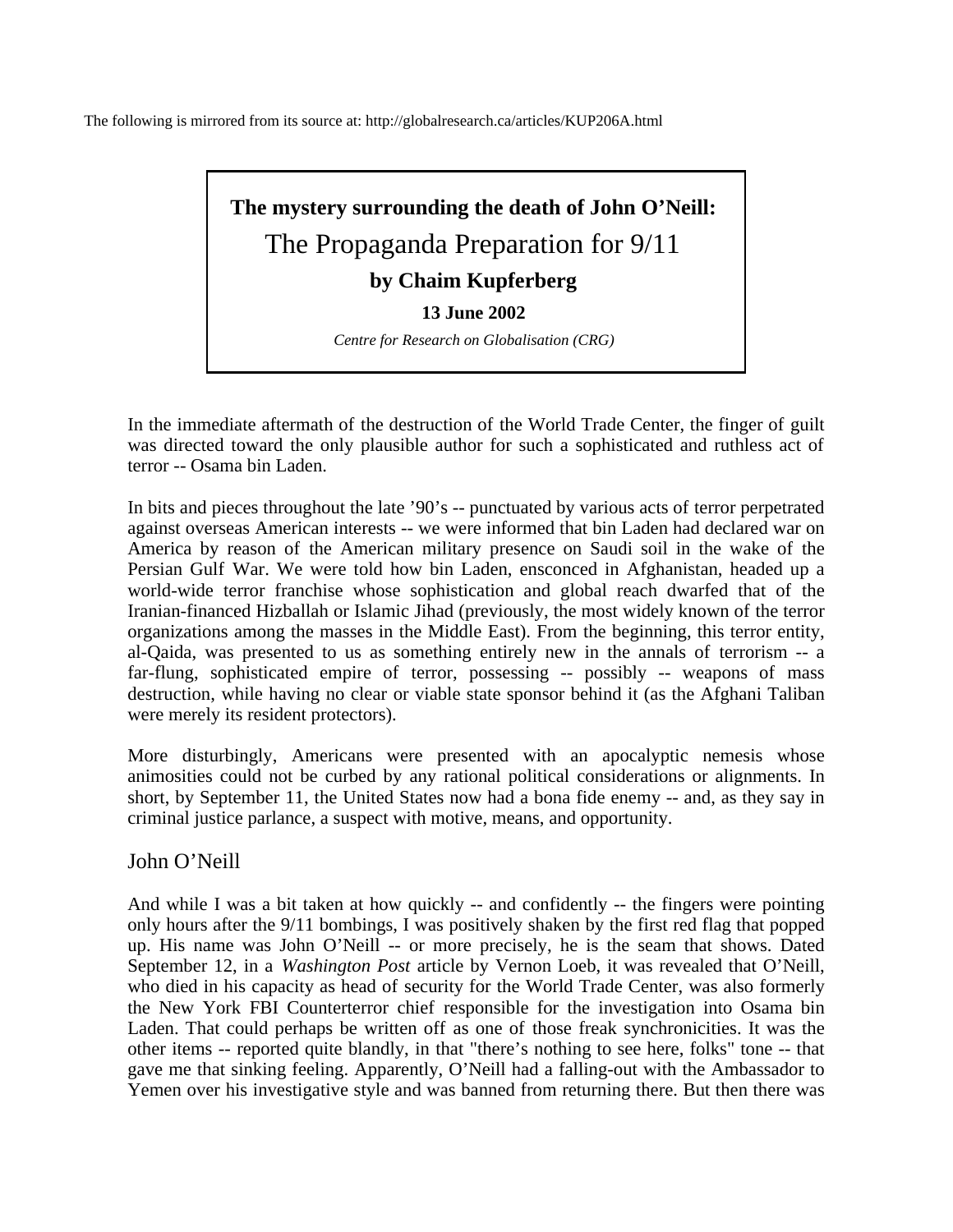that other nugget that I had trouble digesting -- that O'Neill had resigned from a thirty-year career in the FBI "under a cloud" over an incident in Tampa -- and then left to take up the security position at the WTC (only two weeks before!).

The seam that shows . . .

For the bulk of his career, like most of his FBI colleagues, John O'Neill was largely unknown to the public at large -- respected in his circle, to be sure, yet scarcely meriting much mention in the media -- beyond being referenced now and then as an expert on counterterrorism. Yet in the few months leading up to September 11, O'Neill was now suddenly the subject of a series of seemingly unrelated controversies -- the first, in July, involving his dispute with the State Department over the conduct of the bin Laden investigation in Yemen; and the second, in August, in which he was reported to be under an FBI probe for misplacing a briefcase of classified documents during an FBI convention in Tampa.

In the light of the aftermath of this second controversy -- the documents were found, "untouched", a few hours later -- one wonders why this seemingly minor news would merit such lengthy coverage in the *Washington Post* and *New York Times*. Keeping in mind the fact that these latter articles on O'Neill appeared a mere three weeks before he was to die in the rubble of the Twin Towers, one wonders if this wasn't a well-orchestrated smear campaign against O'Neill, with a bit of unintended "blowback" -- as this now-discredited counterterror chief in charge of all bin Laden bombings would finally make the news as a fatal casualty of bin Laden's final bombing. Coincidence? Or was there something more here that would bear investigating?

My gut told me that, in the months preceding September 11, somebody was out to discredit John O'Neill, yet this public campaign would come back to haunt the planners in the light of John O'Neill's ultimate demise. Was a mistake made -- one pointing the way toward a plan whose scope goes well beyond the designs of Osama bin Laden? In other words, could we spot the telltale fingerprints of a domestic conspiracy?

Well, as they say, a hypothesis is only as good as its usefulness in ferreting out reality. My hypothesis: that the events of September 11 were planned by those who not only had the motive, means, and opportunity to carry out the plan, but also were best placed to manage the consequences stemming from it, as well as managing the flow of information. If this were an "inside job", the first thing to do was to look at who conveyed specific information on bin Laden before -- and I stress, before -- 9/11, for they were most likely involved wittingly or not with those who masterminded it. In other words, circumstantial evidence of a propaganda campaign, pre-9/11, to present Osama bin Laden as America's foremost nemesis would also provide the circumstantial case against the propaganda planners in taking down the World Trade Towers. So I monitored *CNN* and other media in the days immediately after, taking note of those trotted out -- Judith Miller, Paul Bremer, James Risen, Vincent Cannistraro, etc. -- to provide instant commentary on bin Laden. Moreover, I trolled through past articles on bin Laden -- noting the wire service uniformity of information as well as sources.

But first there was the John O'Neill conundrum. If my hypothesis were correct, it wouldn't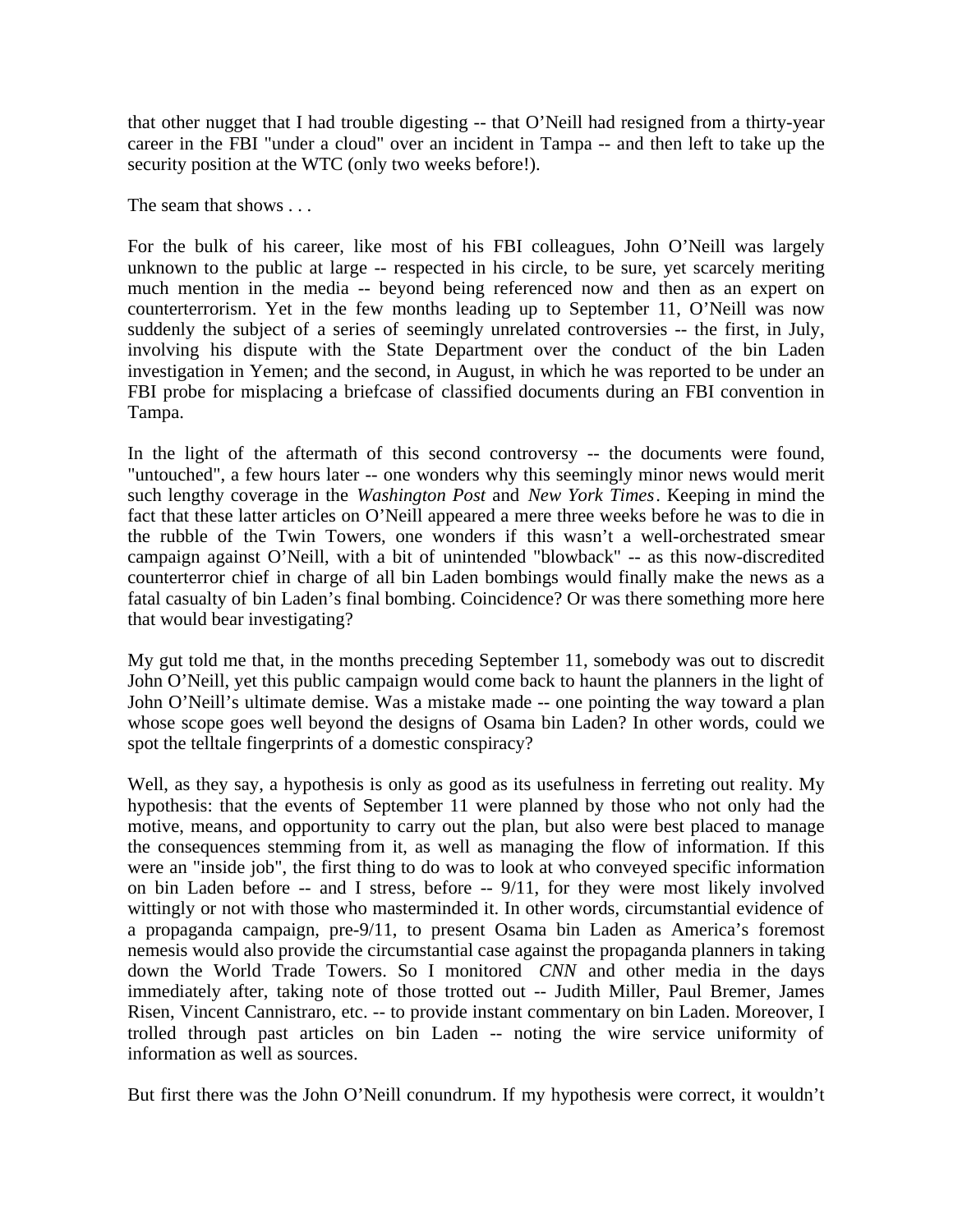make much sense to draw public attention on September 12 -- however blandly stated -- to the fact that O'Neill had left the FBI "under a cloud" and that he had been banned from the bin Laden investigation in Yemen. It was a September 4 article in the *Washington Post* by Vernon Loeb that gave me my answer. That article, involving the Yemen investigation, mentioned briefly about O'Neill being banned by the Ambassador as well as O'Neill's travails with the briefcase incident. This was a full week before the WTC attack. It was perhaps conceivable that, upon hearing of O'Neill's demise, someone would dig up the September 4 item and smell a rat. Thus, the September 12 follow-up with its "nothing shady here" tone -- employing, virtually word-for-word, the incriminating information revealed on September 4, but providing no more details than that. An almost obligatory coda to paper over a thoughtless oversight. Presumably, Loeb -- the national security correspondent for the *Post* -- had no inkling of what was to come in the week ahead, so the oversight can most probably be laid at the feet of his confidential source. In any case, the credulous tone of that follow-up reportage succeeded in the psychological trick of "normalizing" an apparent anomaly -- a standard propaganda trick known as a "limited hang-out."

There's more. The evidence implicating bin Laden was now pouring in. Virtually the first "smoking gun" was presented the day after 9/11, when Vernon Loeb and Dan Eggen reported in the *Post* that Abdel Bari Atwan, editor of the Al-Quds al Arabi newspaper in London, "received information that he [bin Laden] planned very, very big attacks against American interests" only three weeks before 9/11. Moreover, the article reported that Atwan "was convinced that Islamic fundamentalists aligned with bin Laden were 'almost certainly' behind the attacks." Incidentally, Atwan had personally interviewed bin Laden in Afghanistan in 1996 -- among the very few to do so. As reported by Michael Evans in the August 24, 1998 issue of *The Times*, Atwan "is trusted by bin Laden."

Curious, perhaps, that Atwan seemed to be one of the major "point men" used in elaborating the Osama bin Laden "legend", as they say in intelligence parlance. In a *U.S. News* article dated August 31, 1998, Atwan informs us that bin Laden "is a humble man who lives simply, eating fried eggs, tasteless low-fat cheese, and bread gritty with sand. He hates America." No flash in the pan, this interviewer. Apparently, bin Laden kept Atwan's business card tucked away in his toga pocket. "Bin Laden phoned this newspaper, phoned me last Friday," Atwan revealed in an *ABC News* LateLine Transcript dated August 25, 1998. We'll come back to *ABC News* shortly.

While solidly implicating bin Laden the day after 9/11, Atwan was also the media's "go-to" guy back in 1998 when he informed us, after President Clinton bombed tool sheds in Afghanistan, that bin Laden issued this threat against the United States: "The battle has not started yet. The response will be with action and not words." In the same article (which I took from *Nando Times*), *ABC News* is the source for an additional threat called in by Ayman al-Zawahiri, a senior bin Laden aide: "The war has just started. The Americans should wait for the answer." Only a few months before that, *ABC* had conducted its televised interview of bin Laden. By the summer of 1998, primed by Atwan, *ABC News*, and a surprisingly small clique of well-worn sources, we had come to know bin Laden as America's latest "Saddam", "Qaddafi", "Noriega" -- take your pick and set your bomb sites. To be fair to *ABC News* , they did include the comments of the Honourary Consul of Afghanistan in the above-noted 1998 LateLine transcript: "There is a pattern developing -- I'm not quite sure about the rest of the world, but in Afghanistan that has been the case for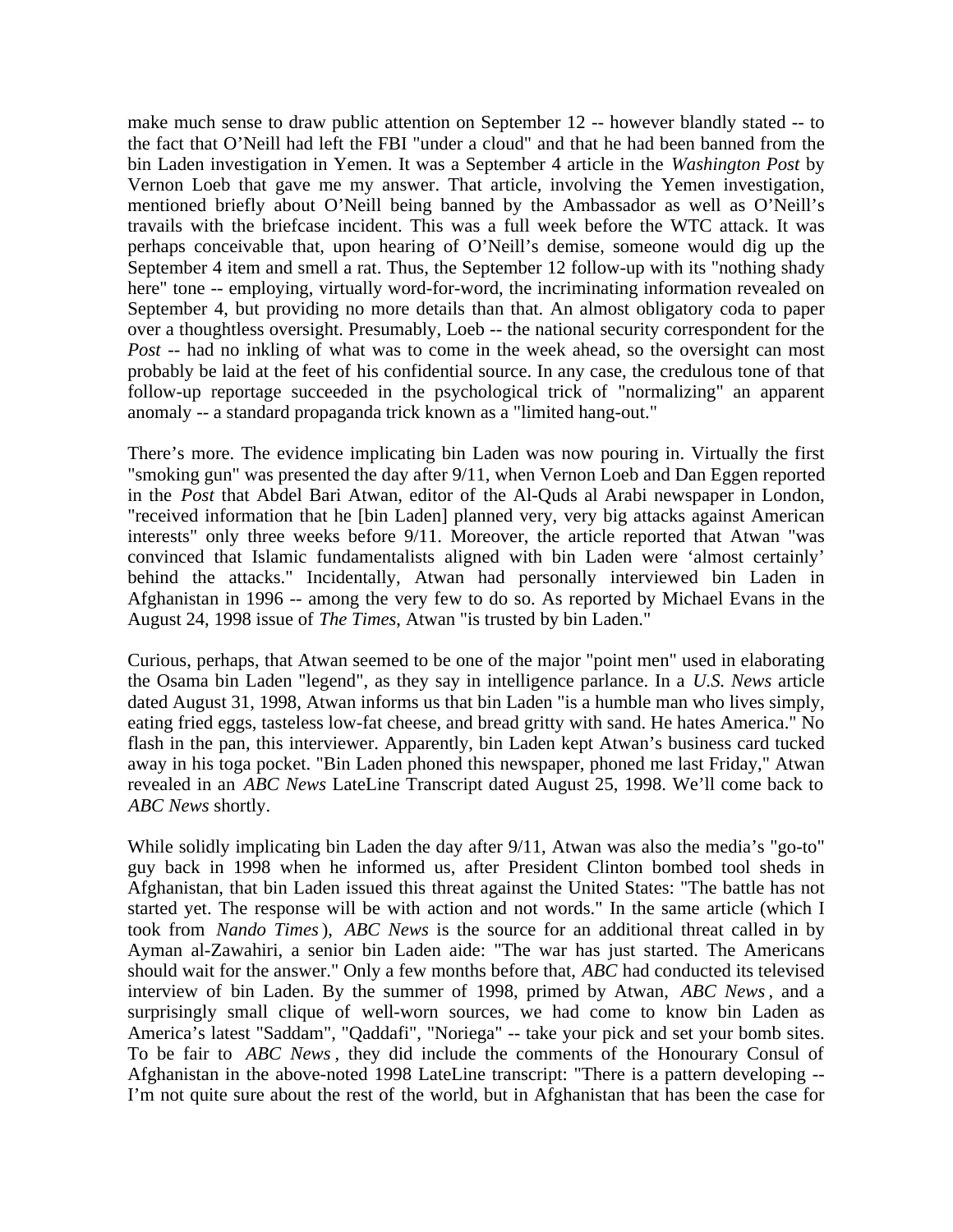the past 20 years. That the intelligence service they put together they create somebody [sic], and they turn them into a monster and then they attack this very same creation, they destroy that creation and then they reinvent another creation."

By October 2000, when the U.S.S. Cole was bombed in Yemen, in case there was any doubt, Atwan offered *Reuters* his helpful analysis with regards to the source of blame: "I do not rule out that this was undertaken by Osama bin Laden. Yemeni groups don't have the experience to carry out this kind of operation." Still, to assure us that a bin Laden connection to the Yemen incident was at least plausible, Atwan recalled, in the same interview with *Reuters*, how, "in the early 1990's [bin Laden] had hoped U.S. soldiers would stop off in Aden during their peacekeeping deployment in Somalia, exposing themselves to attack from his Yemen-based followers." Also, Atwan informed *Reuters* that bin Laden "was unlikely to claim direct responsibility for Thursday's attack for fear of U.S. reprisals." One can imagine, then, that Atwan gave his trusting phone mate cause for many a sleepless night. With friends like these . . .

Leading up to 9/11, by the Spring of 2001, an incriminating wedding videotape, apparently implicating bin Laden in the Yemen bombing, was circulating around the Middle East after being broadcast on the ubiquitous *al-Jazeera* television station (reconstituted from the *BBC TV* Arabic Service -- more on them later). In the video, bin Laden, according to the Saudi-owned *al-Hayat* newspaper (more on them later, too), recited a poem celebrating the bombing of the U.S.S. Cole (shades of *deja vu* here?) This from the *ABCNEWS.com* site dated March 1: "*Al-Hayat*, which carried a photo of bin Laden and his son at the wedding, said its correspondent was the only journalist at the ceremony, also attended by bin Laden's mother, two brothers and sister who flew to Kandahar from Saudi Arabia." Last I heard, the official story was that bin Laden was on the outs with his family. Well, maybe they just don't invite him to the seders anymore.

And yes, here, too, Atwan offers his thoughtful review of the bin Laden video, courtesy of *PTI*, datelined London June 22, 2001: "[Atwan] said the video was proof that the fugitive Saudi millionaire [the Bruce Wayne of terrorists] was fit, well equipped and confident enough to send out a call to arms." Why this sudden need for proof? According to Atwan in the same article: "There have been rumours that he is ill and that he is being contained by the Taliban in Afghanistan. It is quite clear from the film that he is in good health to the point where he can fire a rifle, and is free to operate as he chooses." In other words, limber enough for his starring role in the months ahead.

So who is Abdel Bari Atwan and why is he anxious to tell us so much? According to the Winter 1999 issue of INEAS (Institute of Near Eastern and African Studies), Abdel Bari Atwan, a Palestinian, was born in a refugee camp in the Gaza Strip in 1950. Educated at the American University of Cairo, Atwan moved to Saudi Arabia and worked as a writer for the *al-Madina* newspaper. In 1978, he moved to London, where he became a correspondent for the Saudi-owned *Asharq Al-Awsat* newspaper. In 1988, after shuffling around between Saudi-owned papers, Atwan was offered a position as editor of *al-Quds al-Arabi*. By his account, he was offered a position as the executive editor of the Saudi-owned *al-Hayat* (of the bin Laden wedding video coup), yet turned it down to produce a more independent newspaper as a challenge to the "empires" of the Saudi-dominated dailies.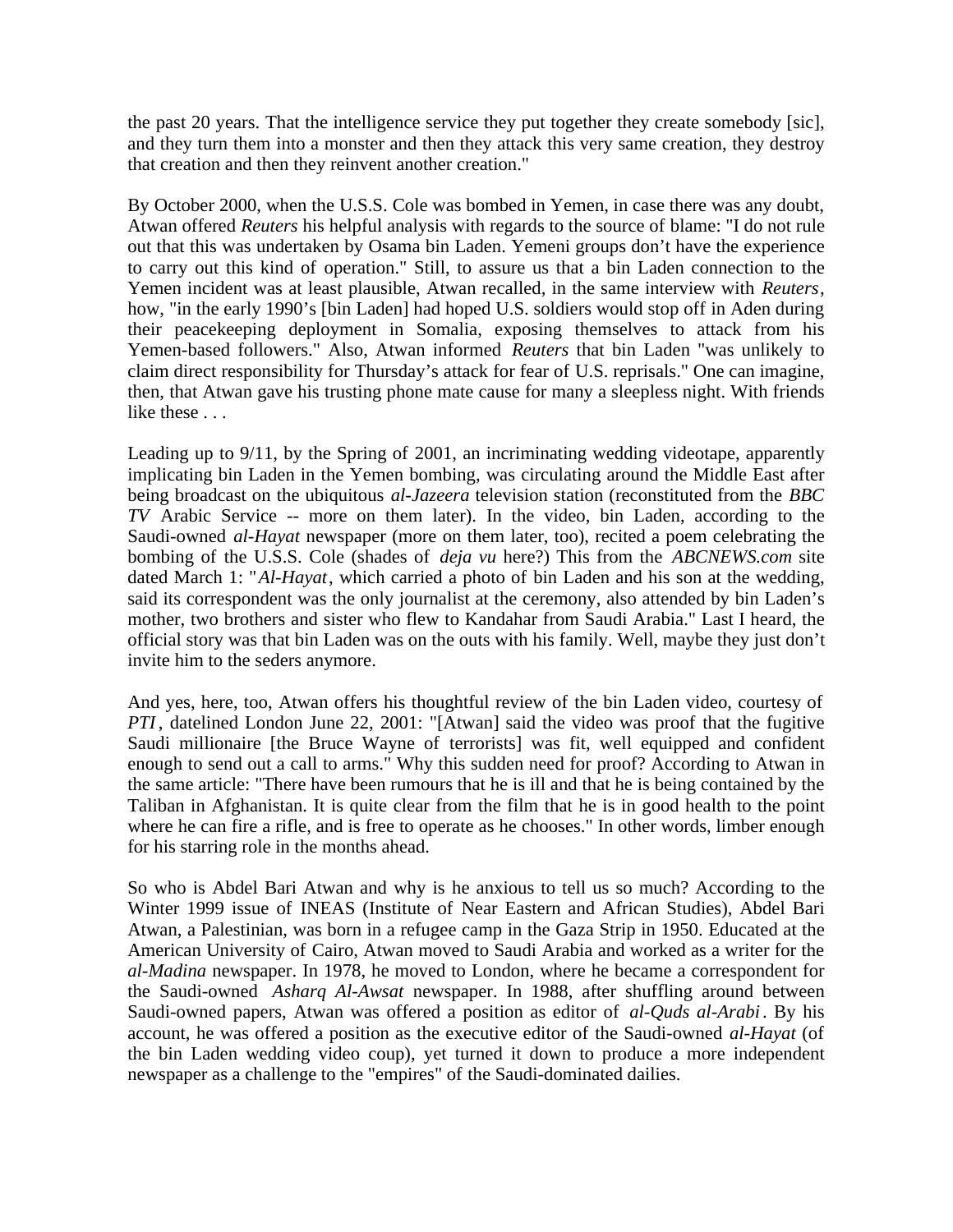*Al-Quds* began production in April 1989. A little more than a year later, Saddam invaded Kuwait and *al-Quds* stood alone as the only Arab newspaper opposed to the Persian Gulf War -- at least by Atwan's account. According to Atwan: "Without the Gulf War, we wouldn't have taken such political lines, which made us well recognized and well respected." In November 1996, Bari-Atwan braved a twelve-hour car ride through muddy roads, attired in shabby Afghani rags in below-zero weather, and gave us the early scoop on bin Laden, conducting a one-on-one interview in bin Laden's [bat]cave. From then on, the mainstream media -- *CNN, ABC, BBC, Sky News* -- looked to Bari-Atwan and *al-Quds* as the "independent" voice of the Arab street.

Incidentally, in a discussion concerning the matter of Saudi domination of the Arabic media, taken from the Carryon.oneworld.org site, Atwan, as editor of his struggling independent, was facing off against Jihad Khazen, the editor of the Saudi-owned *al-Hayat* . As Atwan proudly related in support of his independence: "One day I was called by the *BBC-TV* Arabic service [whose staff later reconstituted itself as *al-Jazeera* television]: 'There's a story on your front page today, saying such and such. Is it true?' I asked why he should doubt it and he replied: 'It's not published in *al-Hayat* [his job offer] or *al-Sharq al-Awsat* [his alma mater].' " Atwan boasts: "At least I can say we are 95 to 96 per cent independent" -- leaving out the 4 to 5 per cent spent on bin Laden, I presume. Whether or not *al-Quds* truly is independent, this is the cover story the mainstream media buys into when they come trolling for their "independent" evidence.

So, to elaborate further on this (so far) fruitful hypothesis, it is my contention that al-Qaida and bin Laden are elaborate "legends" set up to promote a plausibly sophisticated and ferocious enemy to stand against American interests. I am not, however, implying that bin Laden himself is a total fabrication. Rather, it is my contention that confederates, believing themselves to act on behalf of bin Laden, are being set up in a "false flag operation" to perform operations as their controllers see fit. And who are these controllers? If they're anything resembling the folks who brought you Hizbullah and Hamas, you wouldn't be sweating the suitcase nukes (made in America), the Ames strain anthrax (made in America), the MI5-like "sleeper agents" and coded "go" messages. Instead, you would be dodging primitive nail bombs and road mines -- and not needing Abdel Bari Atwan to feed you the lowdown on the blame.

In view of the fact that bin Laden is of Saudi origin, that much of the "evidence" on the Arab side initially originated from Saudi-owned or Gulf Anglo-client state sources, and that Saudi Arabia is the major financial sponsor of the Taliban brand of fundamentalism in Afghanistan (as a counter-point to Iran), I believe it is fair to say that Saudi Arabia might possibly be implicated. But why only take my word for it? Just reference French security expert Jean-Charles Brisard, who in his book quoted John O'Neill as saying, "All the answers, everything needed to dismantle Osama bin Laden's organization can be found in Saudi Arabia." Most likely, the Saudis performed their roles as subservient proxies. We'll get to the ultimate controllers soon enough (if you haven't already guessed where this is going). And now, to fill out the picture further, it is necessary to name an equally essential partner as proxy -- Pakistan, or, more specifically, Pakistan's version of the CIA -- the ISI (Interservices Intelligence Directorate).

And this is where we begin to "close the circle" of our closed-knit pre-9/11 propaganda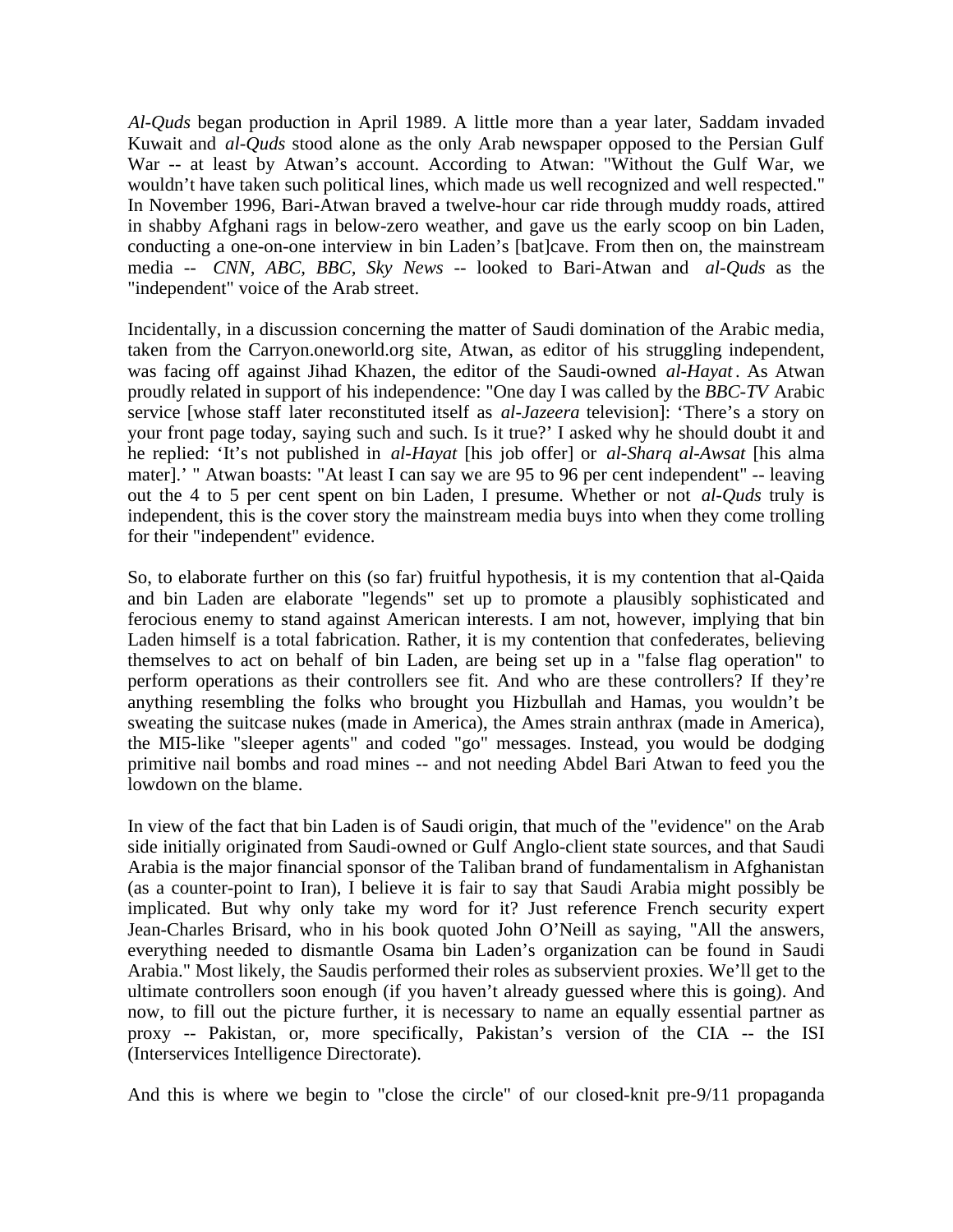clique. Returning again to the above-mentioned Dan Eggen and Vernon Loeb *Post* article of September 12, we're offered -- in a powerful little side-bar -- more critical evidence implicating bin Laden for the attacks the day before. This time, the bombshell is offered by Palestinian journalist Jamal Ismail, Abu Dhabi Television's bureau chief in Islamabad. According to Ismail, a bin Laden aide called him "early Wednesday on a satellite telephone from a hide-out in Afghanistan," praising the attack yet denying any responsibility for it. By now thoroughly cynical and looking askance at anyone providing incriminating "evidence" so soon in the day, I decided to have a look at any interesting synchronicities I might find involving Ismail. As it turns out, Ismail was also among the select few to conduct his very own bin Laden interview, published by *Newsweek* (owned by the *Washington Post*) in its April 1, 1999 issue. Here is how *Newsweek* described Ismail's good fortune: "Palestinian journalist Jamal Ismail's mobile phone rang just before prayers on December 18. 'Peace be upon you,' said the voice on the line. 'You may not recognize me, but I know you.' " And thus was Jamal Ismail invited on his own mud-soaked incursion to the bin Laden [bat]cave.

Searching deeper, I found an interesting obscure article penned by respected Pakistani journalist Rahimullah Yusufszai in The News Jang, and dated May 3 2000. It details the detention of two men of Kurdish origin, accused by the Taliban of spying for American and Israeli intelligence. As Yusufszai relates it, he spoke to the only journalists allowed by the Taliban to interview the detained men -- Jamal Ismail and his cameraman. Apparently, Ismail had a special relationship with the Taliban, allowing him this rare privilege above other journalists. And, as we shall shortly see, so does Yusufszai. One wonders who debriefs them at the end of a workday. But more interestingly, by May 5, as reported by Kathy Gannon for the Associated Press, the story acquires -- as they say -- "new legs." Not only are the basic elements of the Yusufszai story mentioned, but the article leads off with the bombshell that one of the detained men revealed that he was recruited by the United States to find Osama bin Laden. It finishes with a little coda implicating bin Laden in the 1998 embassy bombings. Thus, in the space of two days, Yusufszai's Pakistani "spy" article sprouts a bin Laden addition when fertilized by the American Associated Press -- and nicely provides a plausible explanation as to why a Kurd would be prowling around Afghanistan on behalf of the United States.

Yusufszai, incidentally, moonlighted as an *ABC News* producer, charged with guiding *ABC News* correspondent John Miller through the Afghani marshes to the bin Laden [bat]cave - the only American journalist to be accorded such an honour (and also, as it happens, a good friend of bin Laden arch-foe John O'Neill. But not chummy enough to direct O'Neill on to bin Laden's hideaway). Moreover, Ismail and Yusufszai are mentioned together in a *CNN* article posted January 4, 1999 -- the former for his *Newsweek* interview, the latter for his own bin Laden dialogue for *TIME Magazine* the day later.

Rahimullah Yusufszai, regarded by *New York Times* reporters John Burns and Steve LeVine as "one man who has seen more of the Taliban than any other outsider," is also named by The Nation, in its article of January 27, 1997, as "one of the favourite journalists of [Pakistan's] ISI . . . one of the organizations funding and arming the Taliban. "

It's a small world after all. In the September 29, 2001 article of PressPlus, Yusufszai's *ABC* colleague, John Miller, mused about running into his buddy John O'Neill in Yemen while reporting on the U.S.S. Cole bombing the year before. "He said, 'So this is the Elaine's of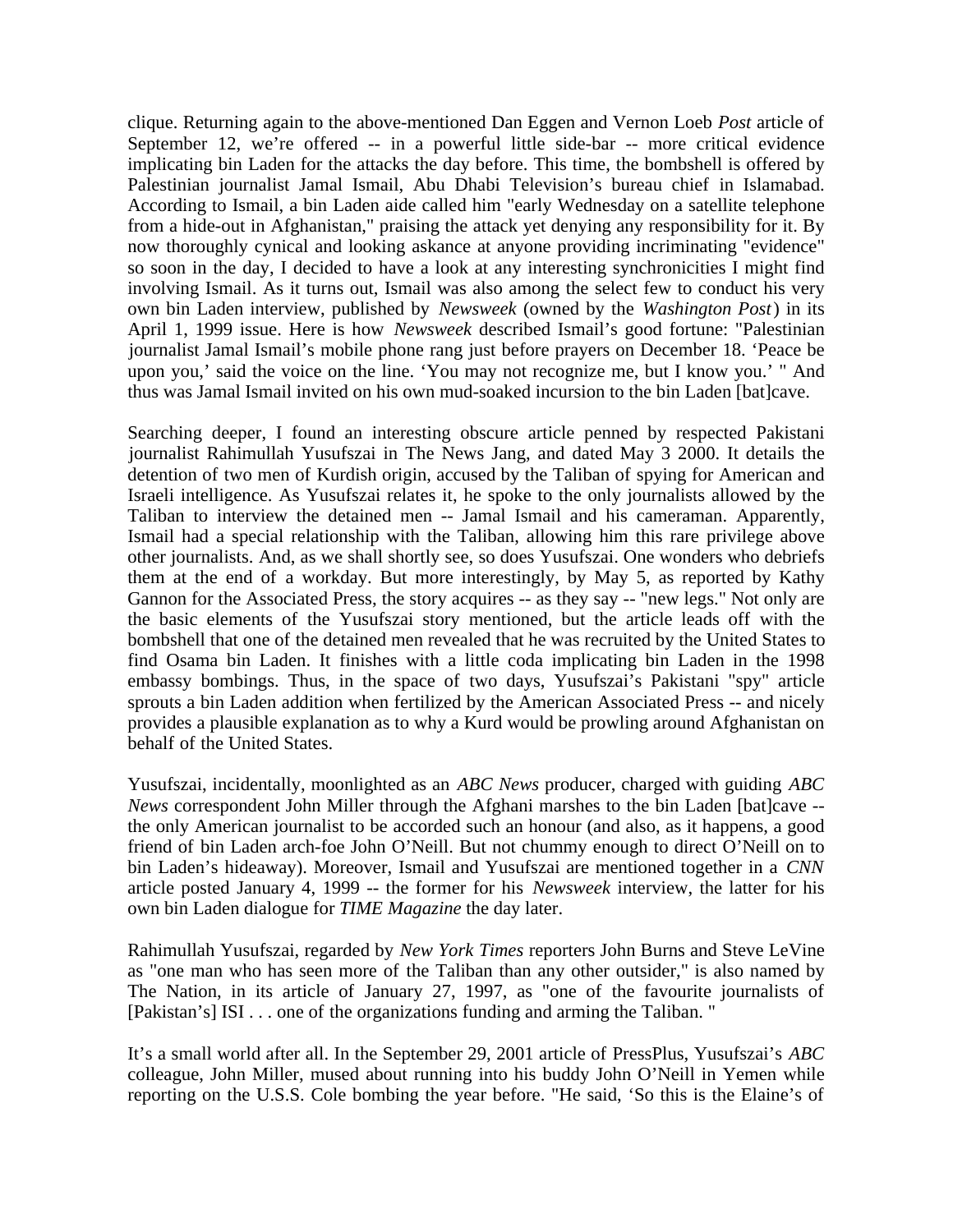## Yemen.' "

"There is a terrible irony to all this," Miller said. I'll say: Miller, the only American who can give a first-hand account of bin Laden, bumps into his friend, bin Laden's chief investigator while both are investigating a bombing in Yemen that will later be tagged onto bin Laden -and only a year before O'Neill dies at the hands of . . . allegedly . . . bin Laden.

Now, following the logic of my hypothesis, if the bin Laden threat was, pre-9/11, a closed-knit propaganda campaign, one would expect to find the same names showing up repeatedly in combination with one another. This, too, applies to the American commentators. Let us return to the August 1998 American bombings of bin Laden's tool sheds as an example. The night of the bombing, Rahimullah Yusufszai received a call from bin Laden aide Ayman al-Zawahiri, in a report from the Associated Press. Later, Yusufszai obtained for *ABC News* exclusive photos of the damage to bin Laden's camp. Further commentary describing the layout of the bin Laden camp was furnished to the *Washington Post* by former CIA analyst and terrorism expert Kenneth Katzman, as well as Harvey Kushner of Long Island University. Only little more than a week before that, Katzman and Kushner were offering their assessment of bin Laden's culpability for the embassy bombings in Africa in a *Washington Post* article penned by Vernon Loeb and Walter Pincus (who once admitted to a prior CIA connection). They were joined in this effort by Vincent Cannistraro, the *ABC News* analyst who provided running commentary in the days immediately following 9/11. Cannistraro, a former CIA counterterrorism chief, provided covert aid to the Afghani mujaheddin in the late '80's, as well as supervised CIA operations with the contras. He was also one of the point men in the notoriously circumspect investigation at Lockerbie. In the above-noted Loeb and Pincus article -- in which bin Laden is quoted from the *ABC News* Miller and Yusufszai interview -- Cannistraro weighs in with his assessment of the embassy bombings: "I believe Osama bin Laden is the sponsor of this operation, and I think all of the indications are pointing that way."

Soon after the bombing of the U.S.S. Cole in Yemen, a Vernon Loeb *Post* article, dated October 13, 2000, proceeded to implicate bin Laden through the detailed information provided by Kushner, Katzman, and Cannistraro. Kushner: "He [bin Laden] has been looking around for small, personal submarines. One of his relatives in the United States had an order in for one of these personal submarines, and it was stopped." Katzman: "He [bin

Laden] has claimed responsibility for bombing a hotel in Yemen in 1992 where U.S. servicemen stayed on their way to Somalia." Was that so? This, of course, was a variation on the disclosure that Atwan provided that very same day to *Reuters*, to whom he quoted bin Laden as saying, "We waited for them [the servicemen] in Aden but they left the region. They knew what we wanted to do to them. " Thus we have two conflicting versions that very same day -- Katzman's *Post* version and Atwan's *Reuters* version -- offered as evidence of bin Laden's culpability for the U.S.S. Cole bombings. To this day, it is not clear which one has been accepted into the official canon of the bin Laden "legend." Clearly, someone wasn't coordinating the information flow too well that day.

Nevertheless, the bin Laden "legend" was continuing to be elaborated, with helpful revelations provided by the same cast of characters. In the Vernon Loeb *Post* article dated July 3, 2000, Yusufszai, Kushner, and Cannistraro unveil bin Laden aides Ayman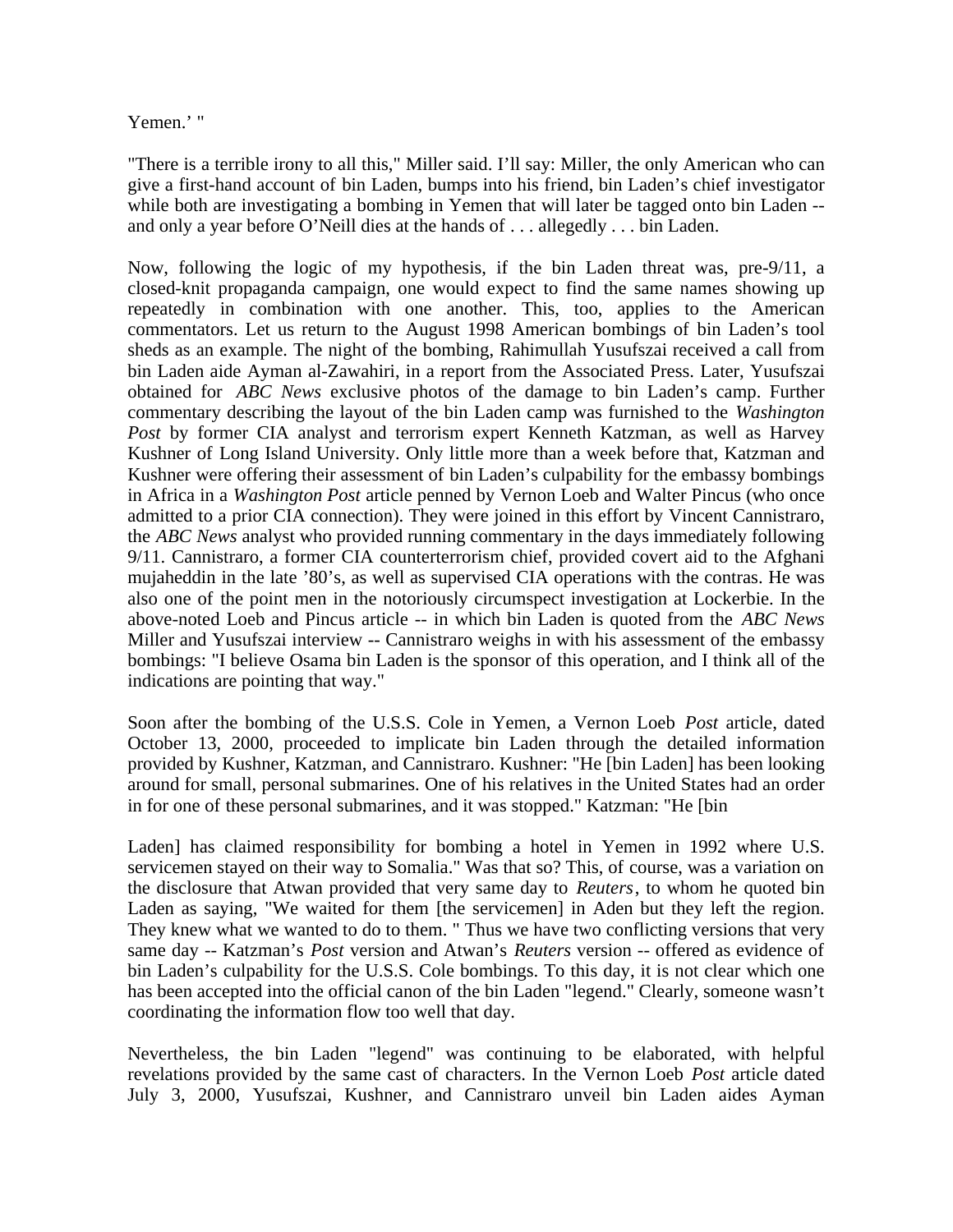al-Zawahiri and Muhammed Atef as the men to watch as bin Laden's likely successors, with a helpful tidbit on the Zawahiri biography thrown in by the Saudi-owned *al-Sharq al-Awsat*.

None of the above, of course, is offered as the "smoking gun" pointing the way to a propaganda conspiracy, nor are my chosen examples meant to be exhaustive in evidencing this point. Clearly, I have not heretofore made mention of the other experts who have worked assiduously toward building our knowledge base on bin Laden -- Steven Emerson, Daniel Pipes, Yosef Bodansky, Judith Miller, and various British and EU elites. However, the above examples do show how the information flow on bin Laden could be plausibly managed by the skilfully placed revelations of a relatively insular clique of "experts" called upon repeatedly by the mainstream media. Such a technique of covert media manipulation was, in fact, revealed as an institutional norm with the exposure of the CIA's Project Mockingbird in the '70's. Officially, it was discontinued. Nevertheless, the essential infrastructure remains intact. A relatively few well-connected correspondents provide the "scoops" that get the coverage in the relatively few mainstream news sources -- the four TV networks, *TIME, Newsweek, CNN* -- where the parameters of debate are set and the "official reality" is consecrated for the bottom feeders in the news chain. In other countries, this is what is known as propaganda -- or, put less politely, psychological warfare. A key element in the uses of psychological warfare is the repeated traumatization and sheer numbing of a populace in order to achieve the desired strategic goals.

But before I leave this topic, I would like to provide an example of "news management" that is revealing for what is omitted -- that is, the "smoking gun" of Pakistani ISI involvement in the events of 9/11. This from Karachi News, September 9, 2001:

"[Pakistani] ISI Chief Lt-Gen Mahmood's week-long presence in Washington has triggered speculation about the agenda of his mysterious meetings at the Pentagon and National Security Council. Officially, State Department sources say he is on a routine visit in return to [sic] CIA Director George Tenet's earlier visit to Islamabad . . . What added interest to his visit is the history of such visits. Last time Ziauddin Butt, Mahmood's predecessor, was here during Nawaz Sharif's government the domestic politics turned topsy-turvy within days. That this is not the first visit by Mahmood in the last three months shows the urgency of the ongoing parleys.  $\ldots$ . Interestingly, his visit also saw two CIA reports expressing concern on issues related to Pakistan this week. One of them was about the effects of demographic explosion and Pakistan's continued build up in its nuclear and missiles programme."

Now, let us move ahead three weeks later, to a transcript of *ABC*'s "This Week", posted on the *Washington Post* website September 30, 2001: "As to September 11, federal authorities have told *ABC News* they've now tracked more than \$100,000 from banks in Pakistan to two banks in Florida to accounts held by suspected hijack ringleader Mohamed Atta. As well this morning, *TIME magazine* is reporting that some of that money came in the days just before the attack and can be traced directly to people connected to Osama bin Laden."

Now, a little more than a week later, on October 9, 2001, as reported by *The Times of India*: "While the Pakistani Inter Services Public Relations claimed that former ISI director-general Lt-Gen Mahmud Ahmad sought retirement after being superseded on Monday, the truth is more shocking. Top sources confirmed here on Tuesday that the general lost his job because of the "evidence" India produced to show his links to one of the suicide bombers that wrecked the World Trade Centre. The US authorities sought his removal after confirming the fact that \$100,000 were wired to WTC hijacker Mohammed Atta from Pakistan by Ahmad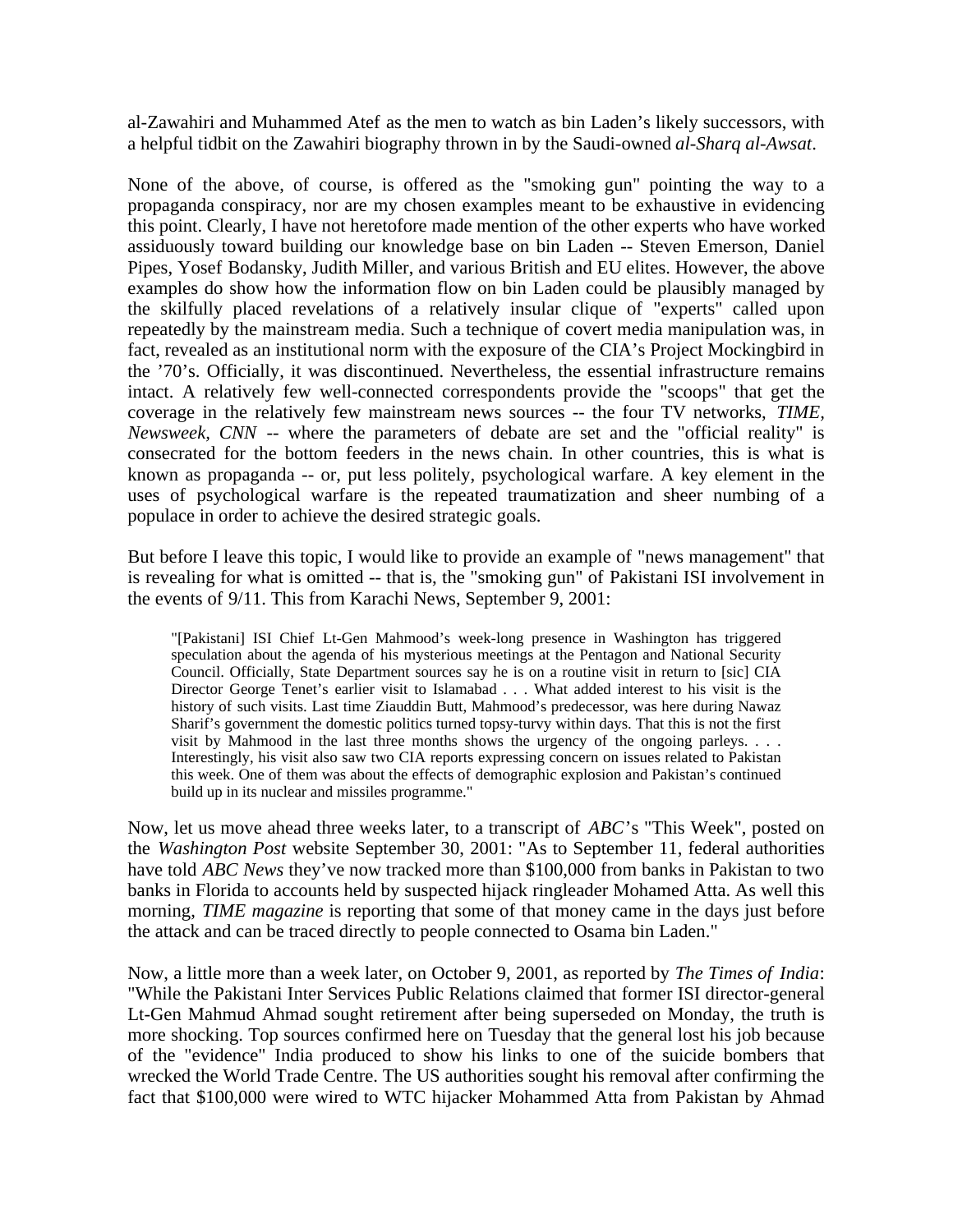Umar Sheikh at the instance of Gen Mahmud. Senior government sources have confirmed that India contributed significantly to establishing the link between the money transfer and the role played by the dismissed ISI chief. While they did not provide details, they said that Indian inputs, including Sheikh's mobile phone number, helped the FBI in tracing and establishing the link."

These three news items, taken together, shine a devastating spotlight on the events preceding, and following, 9/11. The first item, the Karachi report of September 9, serves to highlight the ISI chief's "unusual" visit in the days immediately preceding 9/11. Yet with the subsequent revelations of *The Times of India* report, this visit starts to take on sinister implications. But again, as I said before, if there is Pakistani -- read, ISI -- involvement in the WTC bombings, there is little reason to believe that Pakistan's involvement was anything more than that of a proxy agent serving the interests of a powerful controller. Some might assail the credibility of *The Times of India* article in light of India's state of belligerence with Pakistan. Yet both the Karachi report and the *ABC* report tend to lend credibility to the Indian report, not only because they both precede *The Times of India* by a matter of weeks, but most importantly in light of the fact of what is omitted in each. The Indian article, if part of a smear campaign against the ISI chief, would surely have highlighted the well-timed visit of the ISI chief to Washington. Or would it -- for surely such a revelation in conjunction with its report would unavoidably implicate a player whose overwhelming power could be used as a vengeful bludgeon against Indian interests: the United States.

Examining the implications more deeply, the *ABC* report blatantly references the FBI as the source for the \$100,000 revelation, calling in *TIME magazine* to make the bin Laden link and thereby cementing another brick in the case against al-Qaida. Yet any propaganda gains made by this revelation were immediately threatened by the blowback of *The Times of India* report several days later. In other words, this was a "limited hang-out" that went disastrously wrong. No matter. The US authorities immediately went into damage control mode by insisting on the quiet retirement of the "outed" ISI chief. Thus removed from the public eye, the Lt-Gen's role in all this could be effectively ignored, and an American media black-out could be safely assumed.

Such a scenario certainly fits in snugly with my hypothesis, which I will now proceed to elaborate completely. The events of September 11 were masterminded by those who were in the best position to manage the consequences -- namely, those most able to manage the flow of information, those most able to coordinate all the elements necessary for the perpetration of a successful operation (subverting airport security, guiding the planes to their specific targets), and most significantly, those who stood to reasonably benefit in the aftermath. Conspiracies, by their very nature, are not crimes of passion. They may involve rational, albeit cold-blooded, attempts to achieve a desired end by employing the most effective means available. It is for this reason that "mainstream" terror groups like Hamas and Hizbullah largely avoid attacking American interests where such attacks would serve no practical interest. For all their talk of Jihad, these terror groups tend to plan their specific attacks with an eye to the consequences that could reasonably be expected to follow. Thus, knowing the moral and political constraints of Israeli deterrent strategies, they calibrate their attacks to elicit consequences that are most tolerable for them -- and hence, manageable. Yet surely, in the light of the cult of suicidal martyrdom, such considerations no longer hold sway. Perhaps. But then, in the case of such a far-flung anti-Zionist movement as al-Qaida,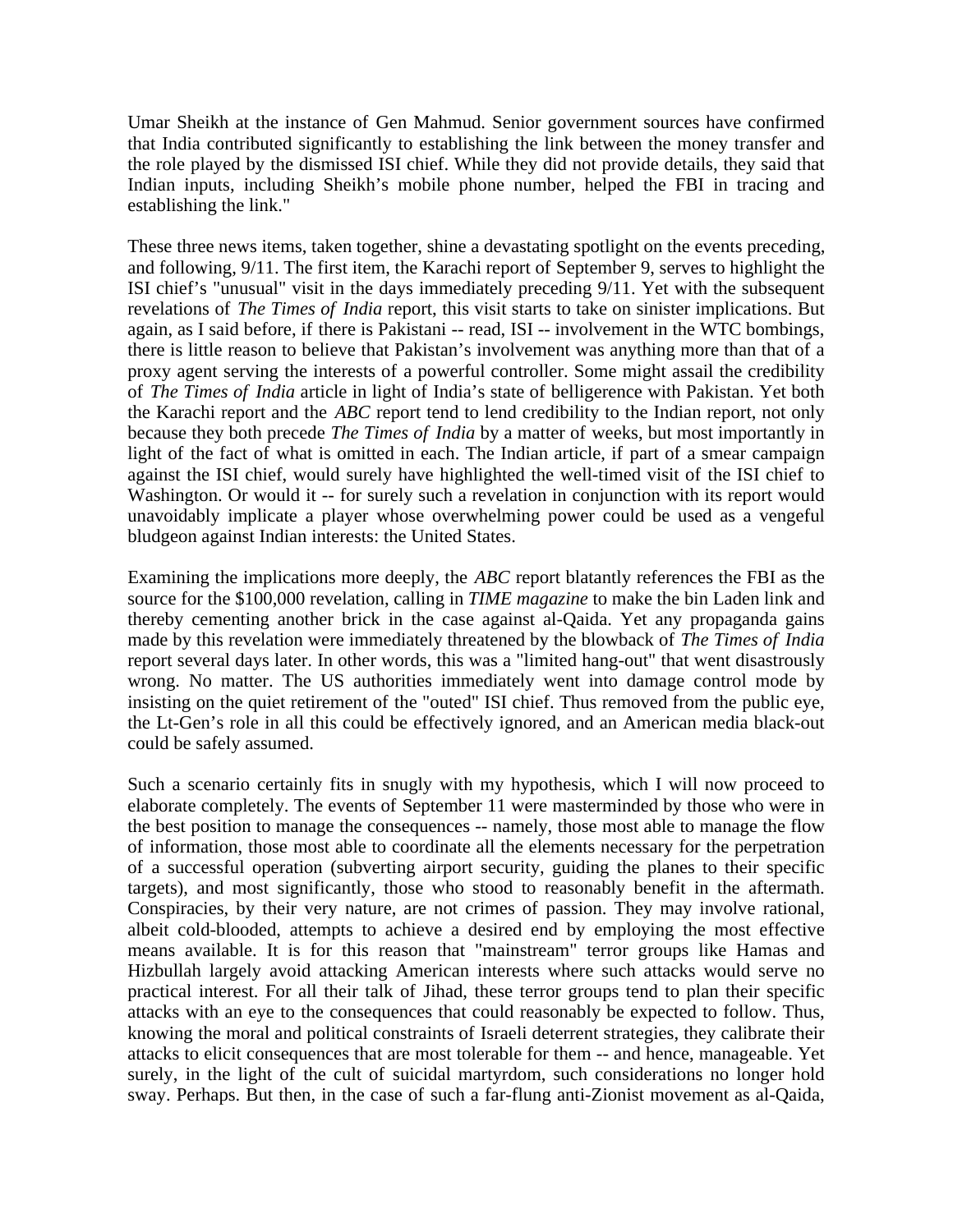one would expect at least a little more exertion against Israeli interests than has heretofore prevailed -- unless, of course, the "point" of al-Qaida was to provide a plausible dire threat to American interests where none had then existed. In any case, as nobody has noticed this particular anomaly, there was no need for any needless exertion of resources in order to bolster a credibility that needed no bolstering in this one particular sector.

Motive, means, and opportunity. While I presented the Saudis and Pakistani intelligence as clear-cut proxies, the only motive these elements would have to benefit from a crime of this nature is an assurance that no punishment would be forthcoming but rather, they would be on the right side of power and wealth among those in a position to determine the booty. In the light of this supposition, it is clear as to why the American media and government have steadfastly avoided any substantive investigations of Pakistani and Saudi involvement. And I am not the first to notice that particular anomaly.

Another anomaly: only two days before September 11, the head of the Afghani National Alliance -- a cultishly popular figure within that group, and one who stood adamantly for Afghani independence -- was assassinated by two terrorists posing as cameramen. Keeping in mind the fact that, throughout the '90's, American leaders such as Clinton, and American companies such as Unocal, were largely throwing their support over to the Taliban in opposition to the National Alliance, it seems rather convenient that, in the aftermath of 9/11, the way was now cleared for the National Alliance to be co-opted as an instrument for setting up a more pliant Afghani government (now headed, incidentally, by a former consultant to Unocal). One wonders what the fiercely independent, now-deceased, former leader of the National Alliance would have had to say on that point.

So who are the ultimate controllers? To begin with, the circumstantial evidence seems to point to an operative clique primarily based out of New York City and the State of Florida. I stress the word "operative", as this clique appears to be subservient agents involved in laying the preparations. Once again, John O'Neill serves as an effective Rosetta Stone in interpreting the raw outlines of this operative clique (which is by no means a "rogue" clique). The FBI and CIA elements involved in counterterrorism have a checkered past. For one, Oliver North in the 1980's served as Counterterrorism Chief while he used his office as a cover to deal with such narco-terrorists as Monzar al-Kassar (who figures in the crash at Lockerbie -- also investigated by Cannistraro). In the late '90's, O'Neill was transferred from the federal office of Counterrorism to the New York Counterrorism Office of the FBI -- and it was the New York branch which was then designated as the primary investigator of all overseas investigations involving bin Laden. Moreover, this branch was also involved in the somewhat suspect investigation of TWA 800 -- investigated by O'Neill and reported upon by *ABC* 's John Miller, who was formerly the Deputy Police Commissioner of Public Relations for the NYPD before he joined up with *ABC* . As regards New York, there is another element involved in germ warfare operations. Actually, a multi-million dollar bunker -- serving as a command and control center in the event of a biological attack -- was set up at 7 World Trade Center at the direction of Rudolph Giuliani, who also oversaw a mass spraying over the boroughs of New York City when the West Nile Virus hit town a few summers previously.

Moreover, there has been a widespread campaign on to link the threat of al-Qaida with that of a mass biological attack. At least the day after September 11, the link -- as the Anthrax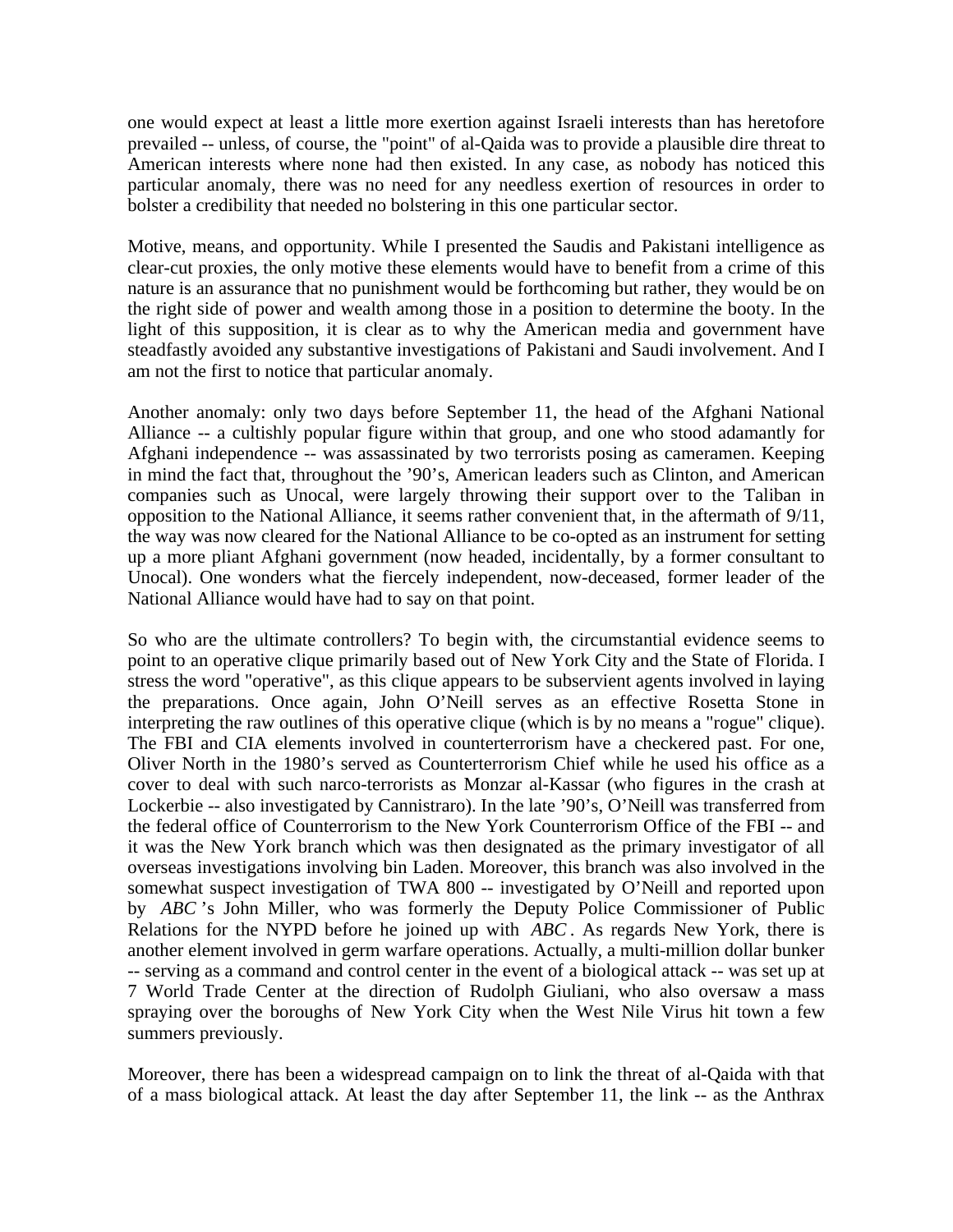mailings had yet to arise -- was not so apparent. Yet on PBS' Frontline, the *New York Times*' Judith Miller (no apparent relation to John Miller, as far as I'm aware), accompanied by the *New York Times*' James Risen, was interviewed as an apparent expert on al-Qaida. Several weeks later, Judith Miller would once more make the headlines as the apparent recipient of an anthrax mailing which turned out to be a false alarm -- yet was all the same conveniently timed with the well-publicized launching of her book on . . . germ warfare. Thus, with Ms. Miller, we have the interesting synchronicity of someone who, on September 12, unveiled herself before a television audience as an al-Qaida expert, while only weeks later, presenting herself as an authority on biowarfare -- while at the same time making the news as a presumed anthrax recipient, targeted -- as initially presumed -- by al-Qaida elements. As was later discovered, the anthrax mailings petered out once the news leaked that a DNA test revealed the material to be of the Ames strain of anthrax, an agent synthesized out of a CIA laboratory in Fort Detrick, Maryland. Nevertheless, this was sufficient to fast-track Bioport's exclusive license for the anthrax vaccine toward FDA approval. Formerly, Bioport's experimental anthrax vaccine was being forcibly administered -- under threat of court-martial -- to hundreds of thousands of American servicemen (in conformity with Bioport's exclusive and lucrative contract with the Department of Defense). The point of the above-noted information is to draw attention to an apparent propaganda campaign to prepare the public for a catastrophic biological attack. As with the Twin Towers, the blame for any coming attack may be duly and plausibly assigned by those who carefully laid the groundwork in preparing us for this eventuality. I do not claim to know the motive behind any possible widespread biological attack -- be it for population control or for other reasons beyond my ken -- yet I do perceive a concerted effort to link the fear of al-Qaida with the fear of a catastrophic biological attack. For those interested in investigating this further, I suggest that one "place" to start is the New York operative clique centered in the New York Counterrorism branch, as well as minor elements of the NYPD (by way of John Miller and Giuliani) and certain elements based out of Long Island University (Harvey Kushner).

As for Florida, the connection with this state is obvious, for not only was the first anthrax mailing directed to the Florida offices of the National Enquirer, but the accused hijackers were also reported to receive their pilot training from flight schools in Orlando and Tampa. Moreover, Florida, by way of the MacDill Air Force Base, is also Central Command for the war in Afghanistan. And again, there is a John O'Neill connection -- for not only did O'Neill meet his professional undoing at a convention in Tampa, but in an Associated Press article dated May 24, 1997, John O'Neill was commenting on the threat of Islamic terrorism while the same article pointed out the existence of a Tampa-based "think tank" possibly linked with terrorists -- the World and Islam Studies Enterprise. In addition to its function as Central Command for the war on terrorism, MacDill is -- outside of Langley -- also a major base of the CIA. Thus, in the CIA's own backyard, we find the infrastructure and financial support that went into the planning for the events of 9/11. And, as we so often find with events surrounding 9/11, another synchronicity -- for coincidentally enough, the woman who happened to find an apartment for one of the alleged hijackers was the wife of the senior editor of the National Enquirer. Moreover, her husband, Michael Irish, also happened to make use of an airfield that served as flight training for some of the hijackers. In intelligence operations, foreign assets are often placed with resident "controllers" whose job it is to supervise the asset as well as provide accommodations as the need arises. Who are Michael and Gloria Irish? Or, perhaps more revealingly, what kind of social circles do they run with? This is certainly an avenue worth exploring -- by reason of its many synchrocities if for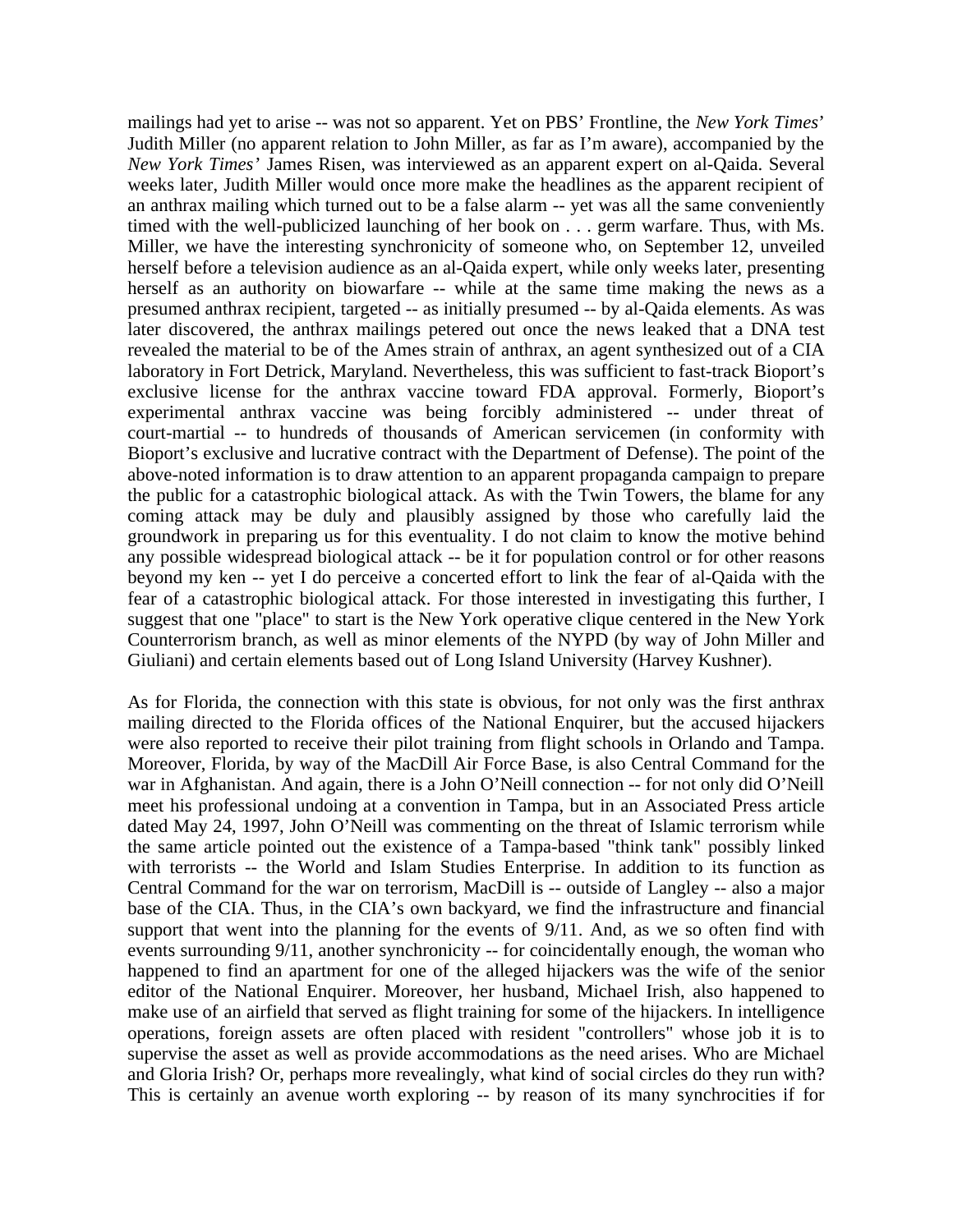nothing else. Again, the seam that shows.

So, to sum up, it appears that the events of September 11 were planned years in advance, with the groundwork being carefully laid by a propaganda campaign orchestrated to convince the public that the United States has a plausibly sophisticated nemesis with the motive, means, and opportunity to perpetrate a devastating act of terror against Americans. Toward that end, Saudi Arabia and Pakistan have been used as the primary proxy agents to run a "false flag" operation, setting up and financing the infrastructure of al-Qaida in Afghanistan. Through madrassas based in Pakistan, Saudi and Yemenite militants were instructed in the Saudi brand of Wahabbi Islam, and subsequently "graduated" to the camps that were set up in Afghanistan -- again, under Saudi and Pakistani sponsorship. Stateside, the operative agents were mostly based out of New York City and Florida. In the aftermath of 9/11, elements in the American government are now widely disseminating information in vast quantities, overwhelming the populace and lending credibility to the government's version of events. Thus, post-9/11, the actions of this formerly insular propaganda clique are no longer perceptible. Information is now being doled out in generous portions to credulous reporters who are outside the loop, yet perform their unwitting service as "bottoms feeders" in the downward flow of information.

In all cases, the actions of these proxy agents and operative planners are sufficiently distanced and compartmentalized from the true masterminds to create a condition of "plausible deniability". In short, the proxies have also been set up as possible patsies with evidence that has been carefully laid to incriminate them should cracks in the "official story" become too discernible. Moreover, the groundwork has already been carefully laid to cast aspersions on another convenient patsy -- the Jews, by way of the State of Israel and its supporters. Already, for those prone to perceive Jewish conspiracies, the reliable vein of anti-semitism -- combined with anti-Zionism -- has been mined to distract the masses and to create a modern version of the ritual blood libel, thereby further "muddying the waters" should the true masterminds be threatened with exposure. In other words, the present difficulties in the Middle East work perfectly to set up the State of Israel as a plausible alternative suspect with motive, means, and opportunity. Toward that end, a low-level "buzz" has been circulating over the Internet (and especially in Europe) -- fueled by a coy report from Fox News -- of an Israeli spy ring that was rounded up in the days after September 11. Whether or not these reports are credible is not the point. Most likely, there was a spy ring operating, and various Israelis were unwittingly set up as patsies, to be exposed should the need arise. Thus, while evidence may be marshalled to taint the Saudis, Pakistanis, and Israelis, the real guilt must inevitably lie with those in the best position to manage the flow of information as well as reliably benefit from the new order created, primarily, the political and corporate elites of the United States, the United Kingdom, and the European Union - also, as it happens, the very parties orchestrating the global war on terrorism. In this respect, the Saudis, Pakistanis, or Israelis have far less to gain (other than the benefits of going along with the designs of the rich and mighty).

I could go on and further highlight the obvious geostrategic gains of those who are clearly managing the flow of information -- the proverbial pipelines, oil, wealth, and so forth. But I think those purported benefits are a bit of a "red herring" -- more of a side benefit than the main motivating factor. It is no small act to intentionally take down such an overarching symbol of financial stability as the Twin Towers, and chance killing thousands in the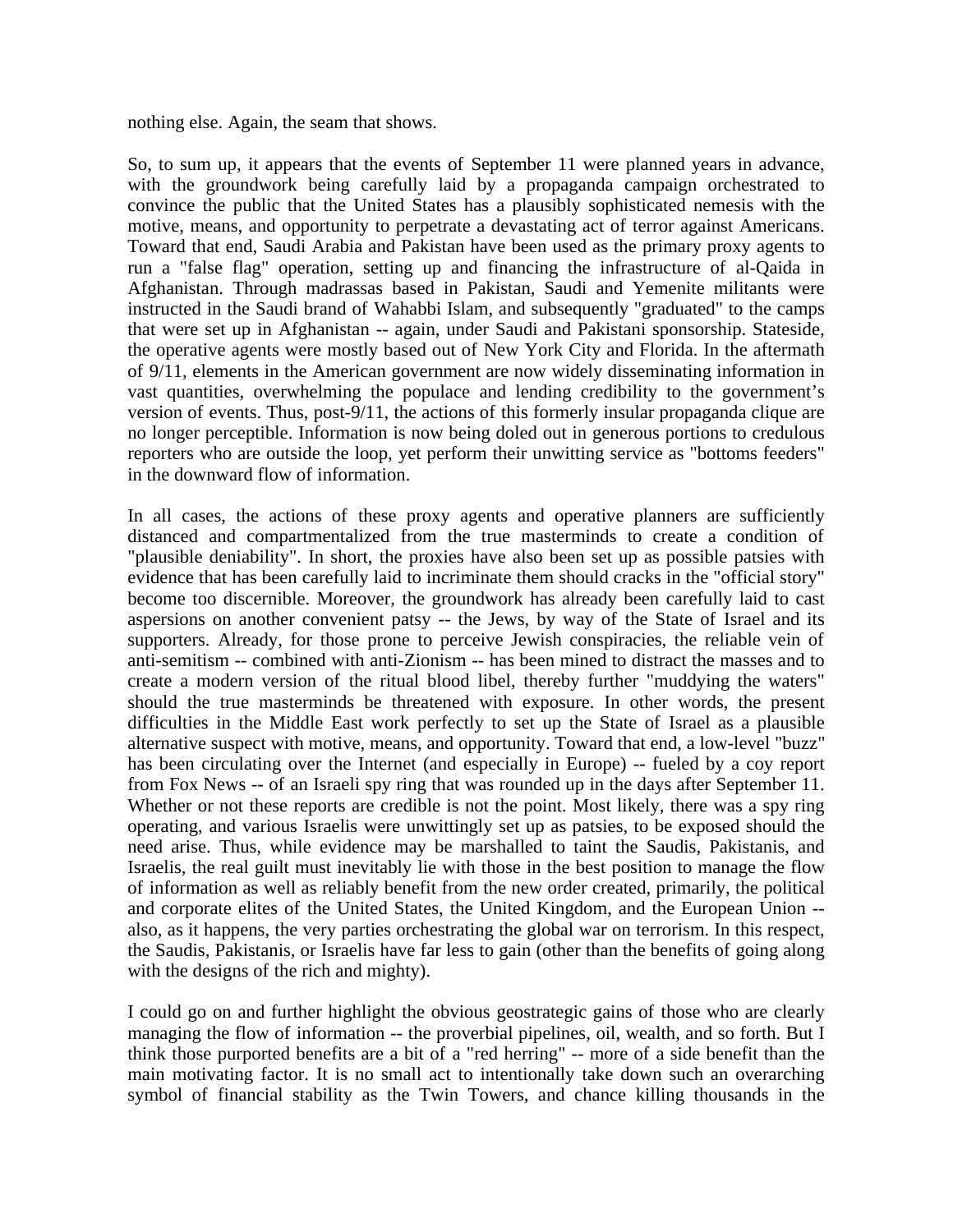process. Such a conspiracy, if in fact perpetrated from within, would by its nature necessitate a huge structural, cultural, and demographic change. The very brazenness of the act, the naked aggression, would necessitate a tenacious determination to achieve the ends for which these actions were perpetrated. There is no going back now. An infrastructure is being laid out -- one that will, finally, provide a dissident-proof totalitarian oligarchy composed of like-minded elites served by an under-class kept under constant surveillance. The edifice of this regime is being constructed, brick by brick, with the mortar of the Office of Homeland Security (to centralize and coordinate an effective police state), the Freedom Corps (to indoctrinate the most idealist -- and therefore activist -- elements of the populace toward service to the state), and the Patriot Act (to provide the legal basis for subverting long-held rights under the screen of national security). If all of this sounds strangely familiar, if it is redolent of Huxley and Orwell, that is perhaps because Huxley and Orwell were both intimately involved with the elites of their time -- in fact, were fully subsumed among them -- in ways that made their future projections abundantly prescient, and, in their minds, inevitable. With further refinements in mind control technologies -- yes, they do exist -- as well as the monopolization of the food supply by way of sterile seed "terminator technology" -- the approval for which was granted in the months following 9/11 -- the masses may be perpetually culled and exploited by those who hold the keys to this fully managed society.

For such a plan to be effective, there is no need for all elements to be "in the loop." Many look upon the Council On Foreign Relations (CFR) as one likely agent of a possible elitist conspiracy. Yet with a membership consisting of thousands, it would be too unwieldly to manage such a group of individuals with such varying interests and outlooks. In any case, that is not how the CFR is structured. Members of the CFR are invited into the ranks - particularly where they have already achieved some measure of prominence in politics, finance, or the media. The CFR, rather, exists as an organ to manage these "second-tier" elites -- to ensure a consensus of sorts simply through the technique of "mainstreaming" their thoughts and beliefs, as these are folk who are unduly preoccupied with preserving their status in the ranking order. No need to "rock the boat" with foolish notions that could only serve to discredit oneself in the eyes of one's peers. Standing over and above the CFR is a more manageable and, on the whole, more powerful group of elites who do, in fact, perceive it as their duty and entitlement to determine the mores and values, lifestyles and fate of the rest of us. Where the rank and file members of the CFR are largely motivated by a self-interested careerism, these higher elites see it as their moral duty to guide the "ship of state", as it were. To them, a unified world government is the most logical way to manage the affairs of the world. After all, these global elites have more in common with one another than they do with the bulk of their respective countrymen.

If this notion of reality strikes you as somewhat dissonant, at odds with your own personal experience, it may be perhaps that we have not quite arrived there yet, and that you have personally not felt the corrosive lash of political corruption and governmental malfeasance. In all likelihood, you have not read the mountain of evidence detailing political and elite deviant behaviour in this country. You may even be dismissive of "conspiracies theories", yet wholly unaware of the well-documented attempts by the CIA and FBI to subvert, surveill, and propagandize the populace through programs such as Project Mockingbird (media infiltration) and MK-Ultra (mind control through chemical, hypnotic, or electro-magnetic means). These programs are effected primarily through "think tanks" that are set up across the United States for the purpose of disseminating information and